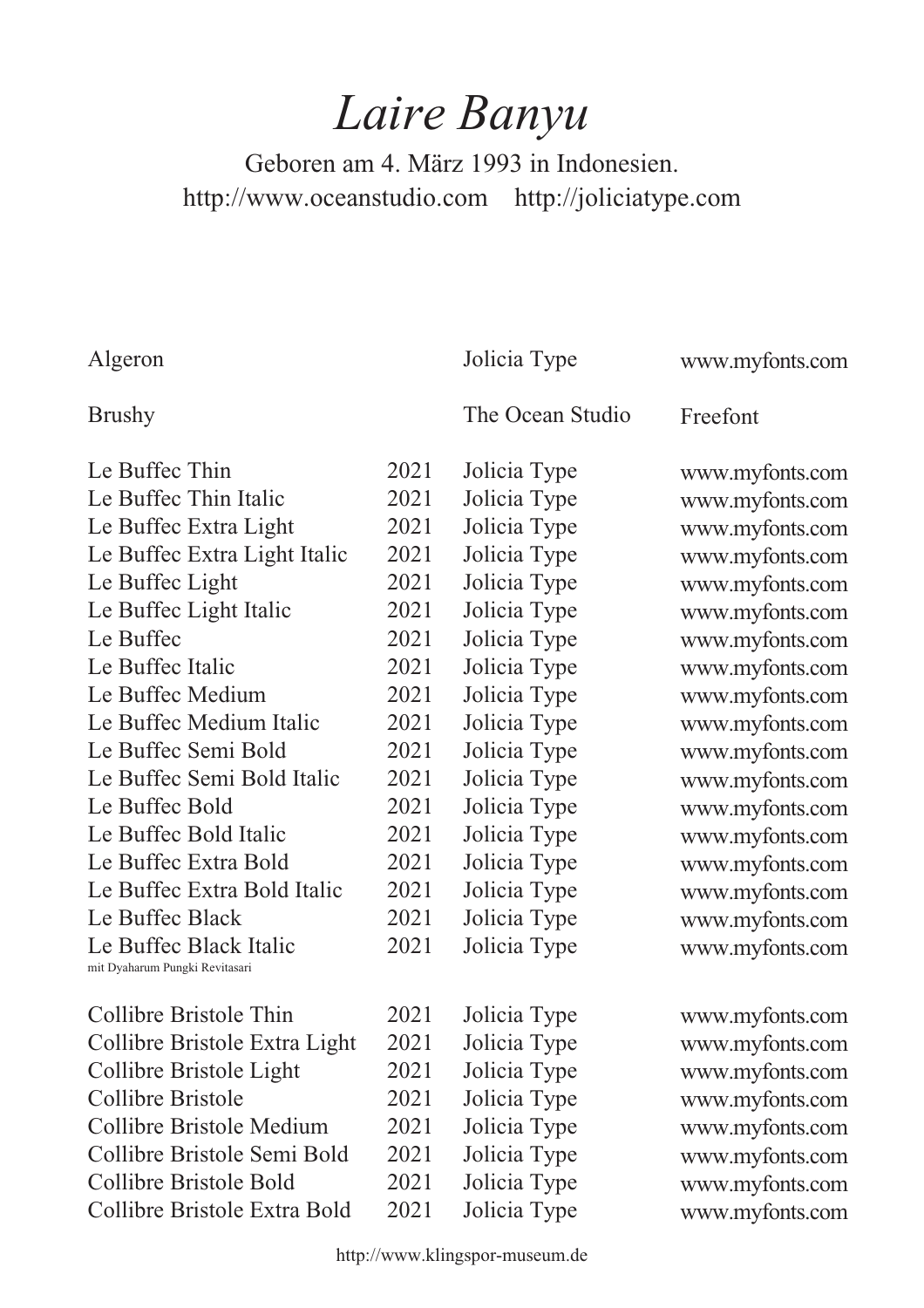| Collibre Bristole Black<br>mit Dyaharum Pungki Revitasari | 2021 | Jolicia Type     | www.myfonts.com |
|-----------------------------------------------------------|------|------------------|-----------------|
| Finest                                                    |      | The Ocean Studio | www.myfonts.com |
| Floe                                                      |      | Jolicia Type     | www.myfonts.com |
| Gretha Thin                                               | 2021 | Jolicia Type     | www.myfonts.com |
| Gretha Thin Italic                                        | 2021 | Jolicia Type     | www.myfonts.com |
| Gretha Light                                              | 2021 | Jolicia Type     | www.myfonts.com |
| Gretha Light Italic                                       | 2021 | Jolicia Type     | www.myfonts.com |
| Gretha                                                    | 2021 | Jolicia Type     | www.myfonts.com |
| Gretha Italic                                             | 2021 | Jolicia Type     | www.myfonts.com |
| Gretha Medium                                             | 2021 | Jolicia Type     | www.myfonts.com |
| Gretha Medium Italic                                      | 2021 | Jolicia Type     | www.myfonts.com |
| Gretha Semi Bold                                          | 2021 | Jolicia Type     | www.myfonts.com |
| Gretha Semi Bold Italic                                   | 2021 | Jolicia Type     | www.myfonts.com |
| Gretha Bold                                               | 2021 | Jolicia Type     | www.myfonts.com |
| Gretha Bold Italic                                        | 2021 | Jolicia Type     | www.myfonts.com |
| mit Dyaharum Pungki Revitasari                            |      |                  |                 |
| Hello Brownie                                             |      | The Ocean Studio | Freefont        |
| Holy Type                                                 |      | The Ocean Studio | www.myfonts.com |
| Just Write                                                |      | The Ocean Studio | Freefont        |
| La Fausto                                                 |      | The Ocean Studio | www.myfonts.com |
| Laire Sans Thin                                           | 2022 | Jolicia Type     | www.myfonts.com |
| Laire Sans Thin Oblique                                   | 2022 | Jolicia Type     | www.myfonts.com |
| Laire Sans Extra Light                                    | 2022 | Jolicia Type     | www.myfonts.com |
| Laire Sans X Light Oblique                                | 2022 | Jolicia Type     | www.myfonts.com |
| Laire Sans Light                                          | 2022 | Jolicia Type     | www.myfonts.com |
| Laire Sans Light Oblique                                  | 2022 | Jolicia Type     | www.myfonts.com |
| Laire Sans                                                | 2022 | Jolicia Type     | www.myfonts.com |
| Laire Sans Oblique                                        | 2022 | Jolicia Type     | www.myfonts.com |
| Laire Sans Medium                                         | 2022 | Jolicia Type     | www.myfonts.com |
| Laire Sans Medium Oblique                                 | 2022 | Jolicia Type     | www.myfonts.com |
| Laire Sans Semi Bold                                      | 2022 | Jolicia Type     | www.myfonts.com |
| Laire Sans Semi Bold Oblique                              | 2022 | Jolicia Type     | www.myfonts.com |
| Laire Sans Bold                                           | 2022 | Jolicia Type     | www.myfonts.com |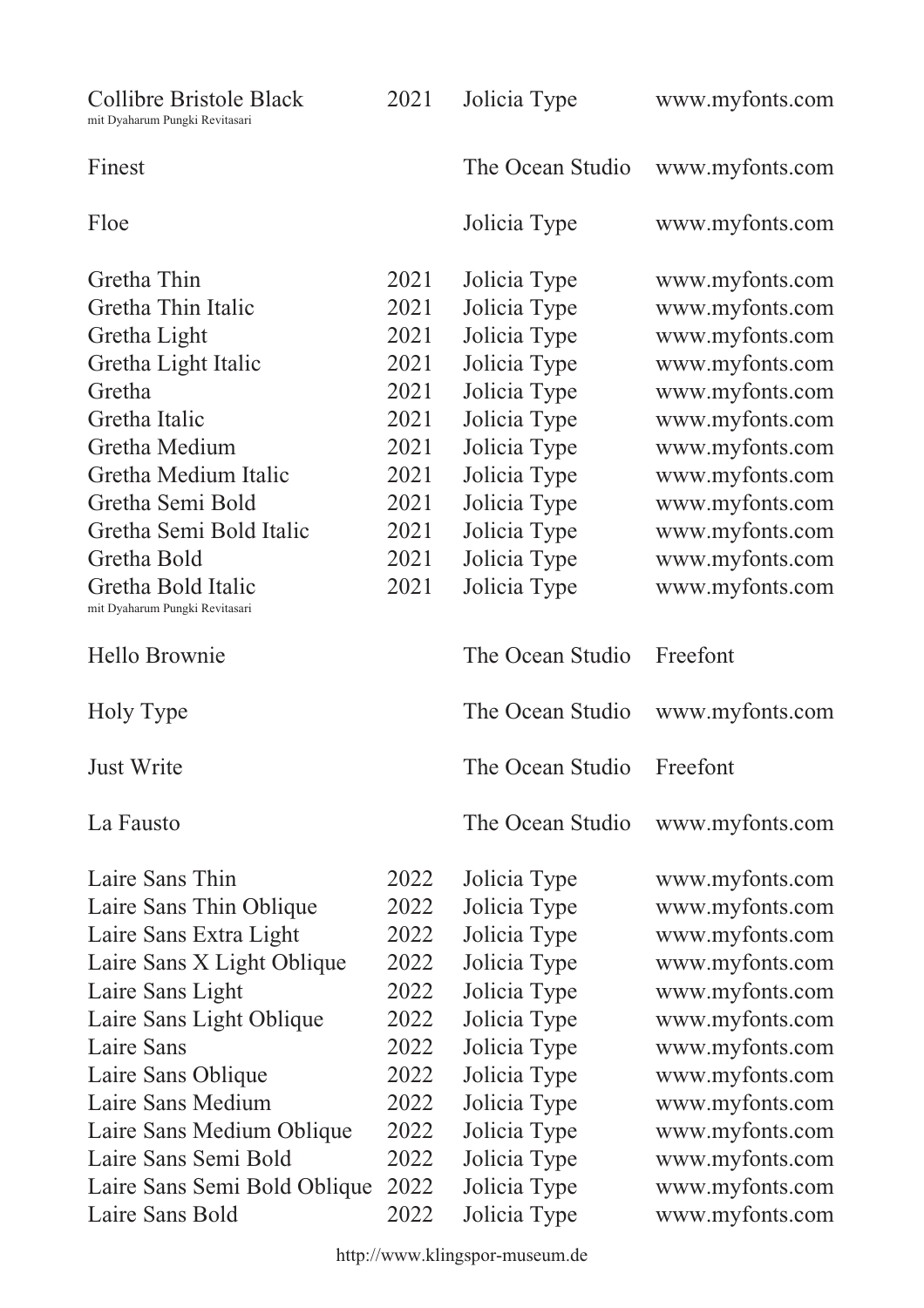| Laire Sans Bold Oblique                                       | 2022 | Jolicia Type     | www.myfonts.com |
|---------------------------------------------------------------|------|------------------|-----------------|
| Laire Sans Extra Bold                                         | 2022 | Jolicia Type     | www.myfonts.com |
| Laire Sans X Bold Oblique                                     | 2022 | Jolicia Type     | www.myfonts.com |
| Laire Sans Black                                              | 2022 | Jolicia Type     | www.myfonts.com |
| Laire Sans Black Oblique                                      | 2022 | Jolicia Type     | www.myfonts.com |
| Laire Sans Extra Black                                        | 2022 | Jolicia Type     | www.myfonts.com |
| Laire Sans X Black Oblique                                    | 2022 | Jolicia Type     | www.myfonts.com |
| Laire Sans Condensed<br>dito                                  | 2022 | Jolicia Type     | www.myfonts.com |
| La Lune                                                       |      | The Ocean Studio | Freefont        |
| Little                                                        |      | The Ocean Studio | www.myfonts.com |
| Louis felligri Thin                                           | 2021 | Jolicia Type     | www.myfonts.com |
| Louis felligri Thin Slanted                                   | 2021 | Jolicia Type     | www.myfonts.com |
| Louis felligri Extra Light                                    | 2021 | Jolicia Type     | www.myfonts.com |
| Louis felligri X Light Slanted                                | 2021 | Jolicia Type     | www.myfonts.com |
| Louis felligri Light                                          | 2021 | Jolicia Type     | www.myfonts.com |
| Louis felligri Light Slanted                                  | 2021 | Jolicia Type     | www.myfonts.com |
| Louis felligri                                                | 2021 | Jolicia Type     | www.myfonts.com |
| Louis felligri Slanted                                        | 2021 | Jolicia Type     | www.myfonts.com |
| Louis felligri Medium                                         | 2021 | Jolicia Type     | www.myfonts.com |
| Louis felligri Medium Slanted                                 | 2021 | Jolicia Type     | www.myfonts.com |
| Louis felligri Semi Bold                                      | 2021 | Jolicia Type     | www.myfonts.com |
| Louis felligri Semi Bold Slant                                | 2021 | Jolicia Type     | www.myfonts.com |
| Louis felligri Bold                                           | 2021 | Jolicia Type     | www.myfonts.com |
| Louis felligri Bold Slanted<br>mit Dyaharum Pungki Revitasari | 2021 | Jolicia Type     | www.myfonts.com |
| Lovin Summer                                                  |      | The Ocean Studio | Freefont        |
| Loveolinne Rough                                              |      | The Ocean Studio | Freefont        |
| Lumierre Bear                                                 |      | The Ocean Studio | www.myfonts.com |
| Molex Shoora Thin                                             | 2021 | Jolicia Type     | www.myfonts.com |
| Molex Shoora Thin Slanted                                     | 2021 | Jolicia Type     | www.myfonts.com |
| Molex Shoora Extra Light                                      | 2021 | Jolicia Type     | www.myfonts.com |
| Molex Shoora X Light Slanted                                  | 2021 | Jolicia Type     | www.myfonts.com |
| Molex Shoora Light                                            | 2021 | Jolicia Type     | www.myfonts.com |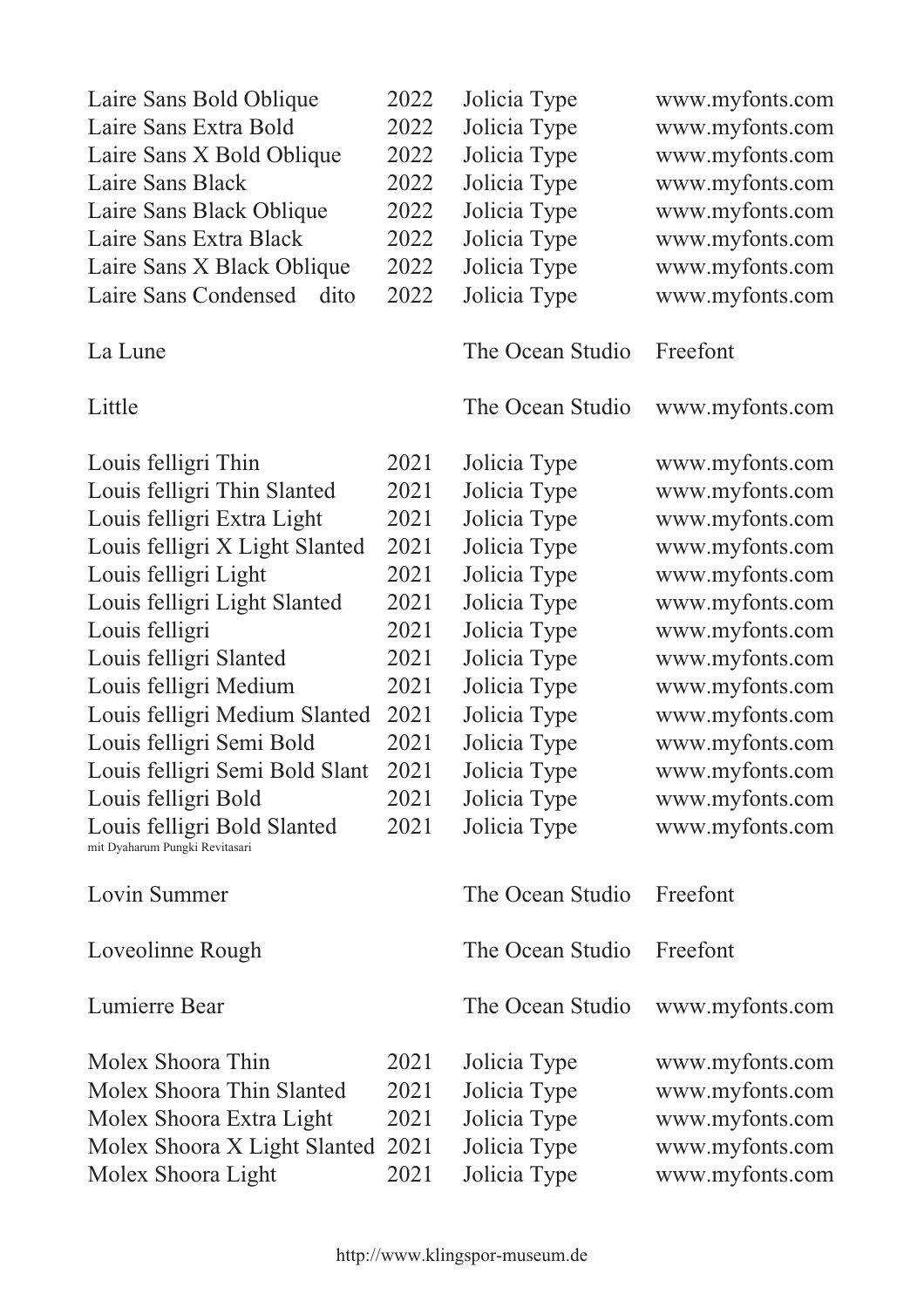| Molex Shoora Light Slanted     | 2021 |
|--------------------------------|------|
| Molex Shoora                   | 2021 |
| Molex Shoora Slanted           | 2021 |
| Molex Shoora Medium            | 2021 |
| Molex Shoora Med Slanted       | 2021 |
| Molex Shoora Semi Bold         | 2021 |
| Molex Shoora Semi Bd Slant     | 2021 |
| Molex Shoora Bold              | 2021 |
| Molex Shoora Bold Slanted      | 2021 |
| mit Dyaharum Pungki Revitasari |      |

## **Ottodidact**

Jolicia Type Jolicia Type Jolicia Type Jolicia Type Jolicia Type Jolicia Type Jolicia Type Jolicia Type Jolicia Type www.myfonts.com www.myfonts.com www.myfonts.com www.myfonts.com www.myfonts.com www.myfonts.com www.myfonts.com www.myfonts.com www.myfonts.com

## The Ocean Studio Freefont

JT Olifer Thin JT Olifer Thin Slanted JT Olifer Extra Light JT Olifer Extra Light Slanted JT Olifer Light JT Olifer Light Slanted JT Olifer JT Olifer Slanted JT Olifer Medium JT Olifer Medium Slanted JT Olifer Semi Bold JT Olifer Semi Bold Slanted JT Olifer Bold JT Olifer Bold Slanted JT Olifer Extra Bold JT Olifer Extra Bold Slanted JT Olifer Heavy JT Olifer Heavy Slanted JT Olifer Black JT Olifer Black Slanted JT Olifer Condensed dito mit Dyaharum Pungki Revitasari Pretty Rosse **Oualified** Smoothness 2021 2021 2021 2021 2021 2021 2021 2021 2021 2021 2021 2021 2021 2021 2021 2021 2021 2021 2021 2021 2021 Jolicia Type Jolicia Type Jolicia Type Jolicia Type Jolicia Type Jolicia Type Jolicia Type Jolicia Type Jolicia Type Jolicia Type Jolicia Type Jolicia Type Jolicia Type Jolicia Type Jolicia Type Jolicia Type Jolicia Type Jolicia Type Jolicia Type Jolicia Type Jolicia Type The Ocean Studio The Ocean Studio The Ocean Studio www.myfonts.com www.myfonts.com www.myfonts.com www.myfonts.com www.myfonts.com www.myfonts.com www.myfonts.com www.myfonts.com www.myfonts.com www.myfonts.com www.myfonts.com www.myfonts.com www.myfonts.com www.myfonts.com www.myfonts.com www.myfonts.com www.myfonts.com www.myfonts.com www.myfonts.com www.myfonts.com www.myfonts.com Freefont Freefont www.myfonts.com